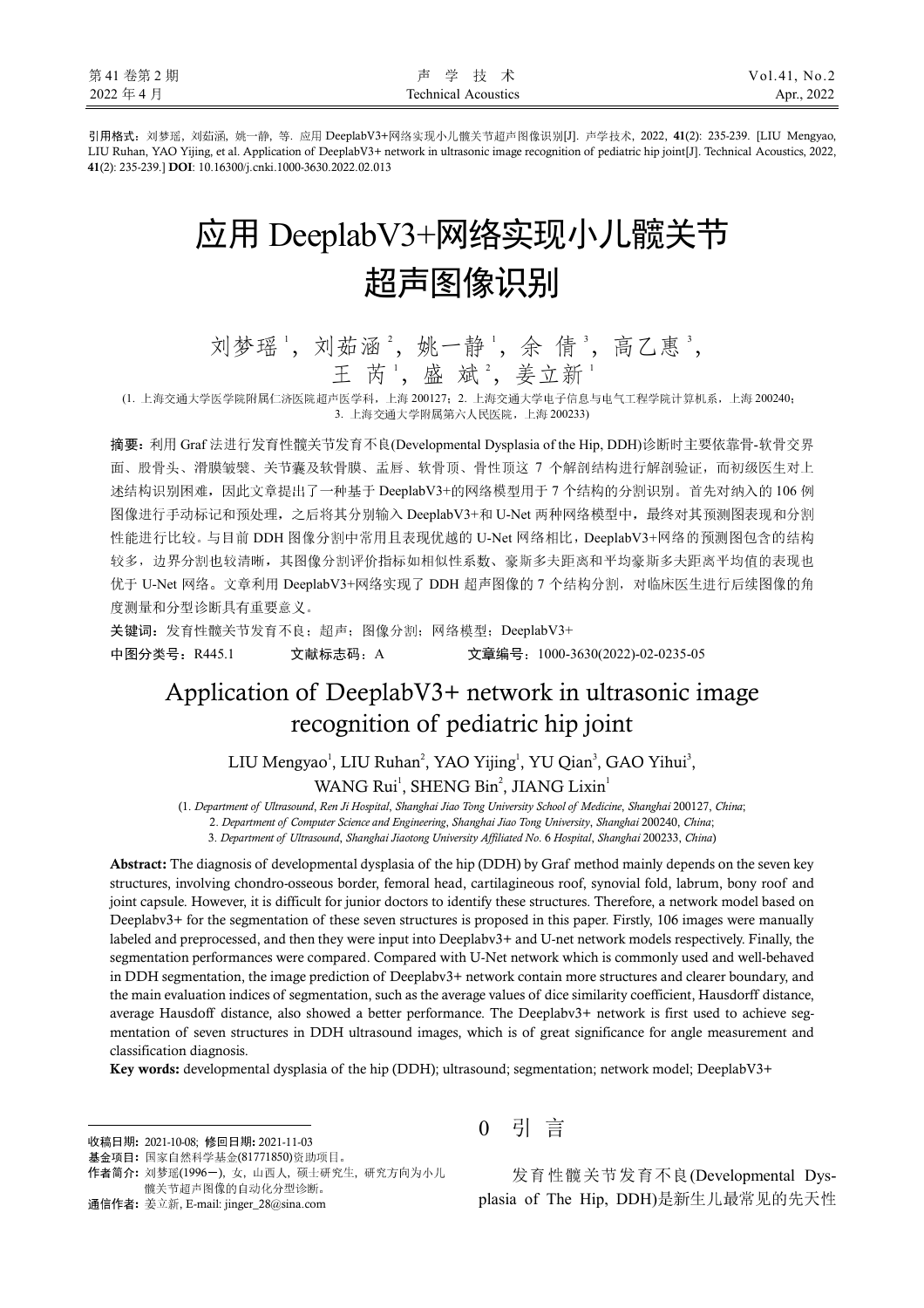疾病之一,目前超声检查是针对小儿早期 DDH 最 普遍且最有用的影像诊断方法,规模化的新生儿 DDH 超声筛查正在国内兴起[1-3]。超声检查因其无 创、安全、易行、无辐射、费用较低、并可动态观 察,特别适用于 DDH 高危人群的筛查及治疗后的 连续随访。1980 年奥地利学者 Graf 开创的 DDH 超 声检查的静态方法——简称 Graf 法[45], 主要利用 5~7.5 MHz线阵探头取得包括7个主要解剖学标志 的髋关节冠状切面,通过对骨-软骨交界面、股骨头、 滑膜皱襞、关节囊及软骨膜、盂唇、软骨顶、骨性 顶这 7 个主要解剖结构进行解剖验证,并在此基础 上进行后续的可用性检测和测量分型。

然而,在超声图像上上述重要解剖结构的准确 识别对从医时间较短、资历较浅(简称低年资)的医 师和初学者而言较为困难,如盂唇由于其解剖位置 和形态的个体差异较大,髋臼的骨性顶和软骨顶由 于软组织的覆盖不易显示全貌,辨认起来并不容 易[6]。

另外由于在临床实践中 DDH 超声诊断主要依 靠人工取图及测量,其随操作者水平变化显著,因 此最近科研人员们提出了一些自动分割的方法。 Quader 等<sup>[7]</sup> 提 出 用 置 信 加 权 结 构 相 位 对 称 (Confidence-weighted Structured Phase Symmetry, CSPS)特征来分割三维超声图像上髋关节不同平面 骨结构,减少了软组织假阳性,提高骨分割效率。 Pandey 等[8]使用阴影峰(Shadow Peak, SP)进一步简 化了骨阴影特征提取方法,在精确性和速度上都比 CSPS 有一定的提高。El-Hariri 等[9]为了提高骨定 位的准确性,首先利用基于相位的特征提取,应用 空间解剖先验来消除软组织假阳性,准确分割髂骨 和髋臼的轮廓;其次使用深度学习中较流行的单通 道和多通道输入的 U-Net 观察到深度学习特征的性 能优于增强工程特征,如 SP 和 CSPS。

虽然上述方法在髋关节超声图像的分割上取 得了一定的突破,但其高度依赖人工提取的特征, 在新数据的鲁棒性和通用性上仍面临很大的挑战。 此外,目前的研究只关注了盂唇和骨性顶的分割, 还未有研究对髋关节图像的 7 个主要解剖结构及其 相对位置进行分割。而对上述 7 个关键结构进行人 工图像标注是一项费时费力的工作。因此,本研究 将利用在图像分割领域多个公开数据集中表现优 越的网络模型——DeeplabV3+网络的基础上,探讨 其对 DDH 二维冠状位超声图像上 7 个解剖结构的 分割价值,并将其与目前 DDH 图像分割中常用的 表现优越的 U-Net 网络进行比较,探索最适合用于 本研究中 DDH 超声图像分割的网络模型。

### 1 材料与方法

#### 1.1 试验材料

本研究以疑似髋关节发育不良或存在 DDH 高 危因素、并进行超声筛查的 0~6 月患儿作为研究 对象,其纳入及排除标准如下所示。

#### 1.1.1 疑似标准

(1) 臀部或大腿内侧褶皱不对称;(2) 双下肢长 度不等及活动程度不一致;(3) 单侧髋关节外展活动 受限;(4) 早产儿且体重低于平均值。

#### 1.1.2 高危因素

(1) 女性;(2) 臀先露;(3) 巨大儿;(4) DDH 家 族史;(5) 胎儿过度成熟;(6) 婴儿襁褓;(7) 羊水过 少;(8) 其他引起体位性变形的宫内因素。

#### 1.1.3 排除标准

(1) 排除不合格的超声图像(如存在 7 个主要解 剖结构显示不全/不清楚,不满足中间平面等问题); (2) 排除脑瘫、关节挛缩、化脓性髋关节关节炎等疾 病所致的 DDH 图像;(3) 排除其他髋关节疾病及肢 体畸形患者的图像;(4) Graf 法Ⅲ型及以上 DDH 患 者的图像。

#### 1.1.4 受试者分组

本文纳入了 106 名患儿的 106 张二维超声冠状 面图像,超声图像由 5~7.5 MHz 线性换能器采集, 图像深度为 40~55 mm,将其按 4:1 比例随机分为 训练集和测试集,即训练集包括 86 张图片,测试 集包括 20 张图片, 其基本信息如表 1 所示。

表 1 DDH 图像分割所用病例基本信息表 **Table 1 Basic characteristics of the study participants** 

| 数据集 | 数量 | 中位年龄(四分位<br>距*)/d | 人数 |    | 分型 |     |
|-----|----|-------------------|----|----|----|-----|
|     |    |                   | 男  | tr | 型  | Ⅱ 型 |
| 训练集 | 86 | $53(13-113)$      | 32 | 54 | 59 | 27  |
| 测试集 | 20 | $49(8-98)$        |    | 14 | 14 | 6   |

注:\*四分位距表示第一四分位数与第三四分位数的差距。

#### 1.2 方 法

#### 1.2.1 手动标记

106 张二维超声冠状面图像中包括骨-软骨交 界面、股骨头、滑膜折痕、关节囊及软骨膜、盂唇、 软骨顶、骨性顶在内的 7 个关键结构, 被一位经验 丰富的超声医师手动标记出其边界,手动标记示意 图如图 1 所示。将经过预处理后的训练集和测试集 分别输入 DeeplabV3+网络和 U-Net 网络这两种网 络模型中进行训练。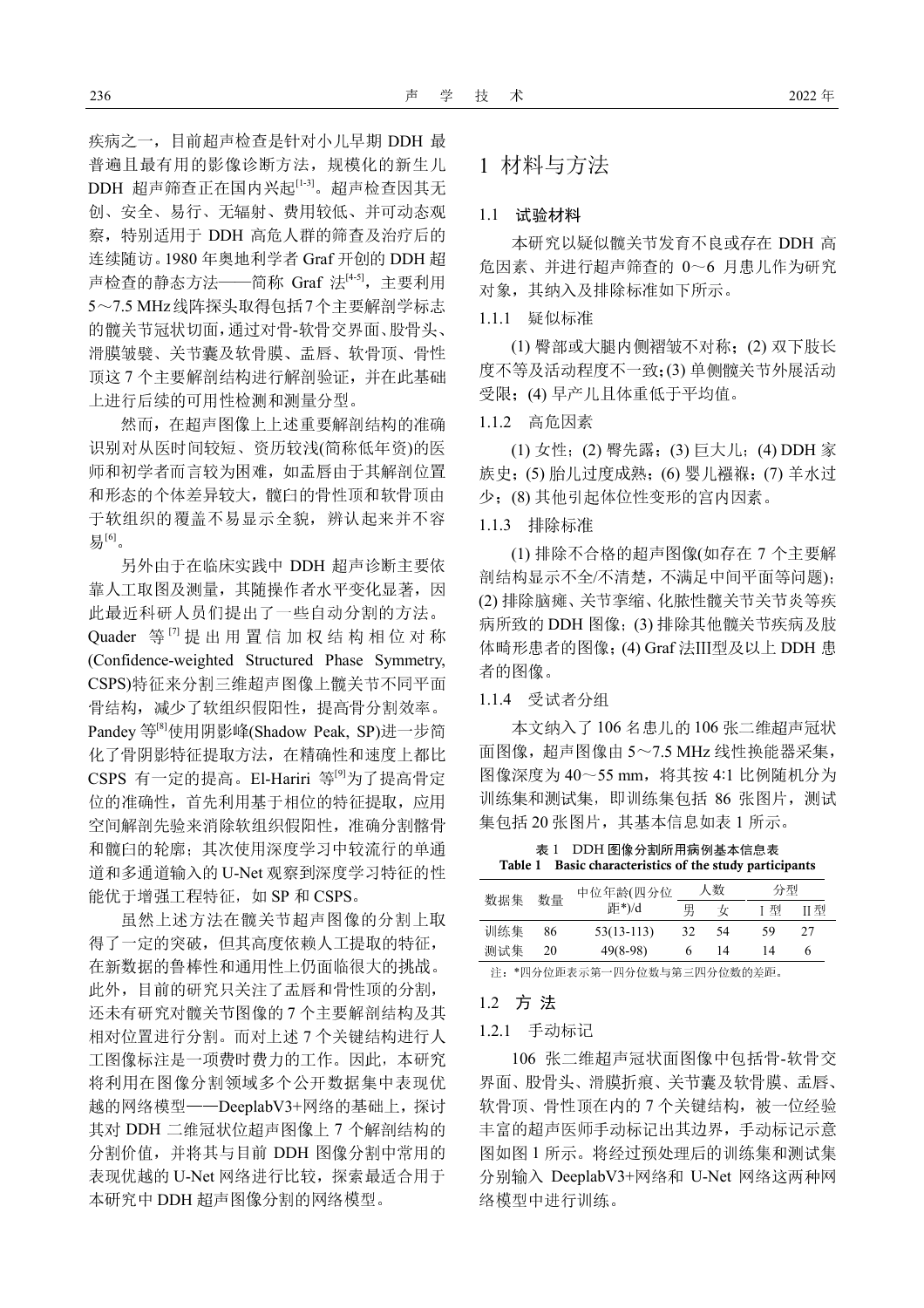

图 1 小儿髋关节二维冠状位超声图像手动标记图 Fig.1 Manual labeling of ultrasonic image of hip joint

#### 1.2.2 预处理操作

本研究使用图像处理技术裁剪了超声图片中 包含病患敏感信息的部分。为了使小儿髋关节结构 的形状不失真,将裁剪得到的超声图片用 0 填充至 标准大小,图像尺寸为 572×748 像素,并且所有的 图片都采用 3 通道的彩色图像模式。为了应对数据 量较少的问题,本文对训练集中的原图及其对应的 标注图进行数据增强操作,包括伽马变换、旋转、 归一化等,将图片扩增至 1 204 幅。

#### 1.2.3 网络模型

本研究所采用的 DeeplabV3+是图像语义分割 领域较为主流的网络模型,在实际生活中应用较 广[10]。DeeplabV3+网络具有多尺度的卷积层,同时 具备编码-解码双重模块,能够实现对图像所包含结 构的精细分割,能够平衡分割精度和分割效率,其 分割性能优异。其中 Deeplabv3 网络作为编码模块, 能够实现目标特征分层嵌套提取和多尺度上下文 信息提取。而解码模块则将 Deeplabv3 骨干网络中 产生的低级特征和高层抽象特征相融合,最后对特 征采用 4 倍双线性上采样输出预测结果,其结构如 图 2 所示。

U-Net 网络是语义分割领域较早使用的全卷积 网络算法之一,因其使用包含压缩路径和扩展路径 的左右对称的 U 形结构而得名,并在医学图像分割 领域有着较广泛的应用[11]。而且 U-Net 网络使用跳 跃链接结构将上、下采样层连接,可将下层提取到 的特征直接传递给上层,这也是 U-Net 网络分割精 度较高的主要原因。

#### 1.2.4 评价指标

为了评估本网络模型的分割效果,实验使用相 似性系数(Dice Similarity Coefficient, DSC)、豪斯多 夫距离(Hausdorff Distance, HD)、平均豪斯多夫距离 (Average Hausdoff Distance, AHD)作为评价指标。 DSC、HD、AHD 是医学图像分割领域的主要评价 指标,其中 DSC 用来度量医生标注区域与预测区 域之间的重叠部分, DSC 取值范围为 0~1, DSC 越接近 1 则表示两个区域越相似;HD 和 AHD 则 是用于衡量边界分割的指标,用来描述两组轮廓之 间的相似程度,值越小代表两者之间轮廓越相似。

# 1.2.5 网络训练

将同一数据组分别输入 DeeplabV3+网络和 U-Net 网络,分别对 86 例 DDH 二维超声图像进行 训练,训练后保存模型并对测试集中的 20 例图像 进行预测。本试验采用 Python 语言并在 TensorFlow 和 Keras 框架下实现,使用交叉熵损失函数和 Adma 训练算法,迭代轮次为 100,学习率为 1×10-5,最 后计算 7 个解剖结构的 DSC、HD、AHD 等评价指 标,并对两种网络的预测结果进行比较,评估两种 网络的效果。



Fig.2 The pattern diagram of Deeplabv3+ network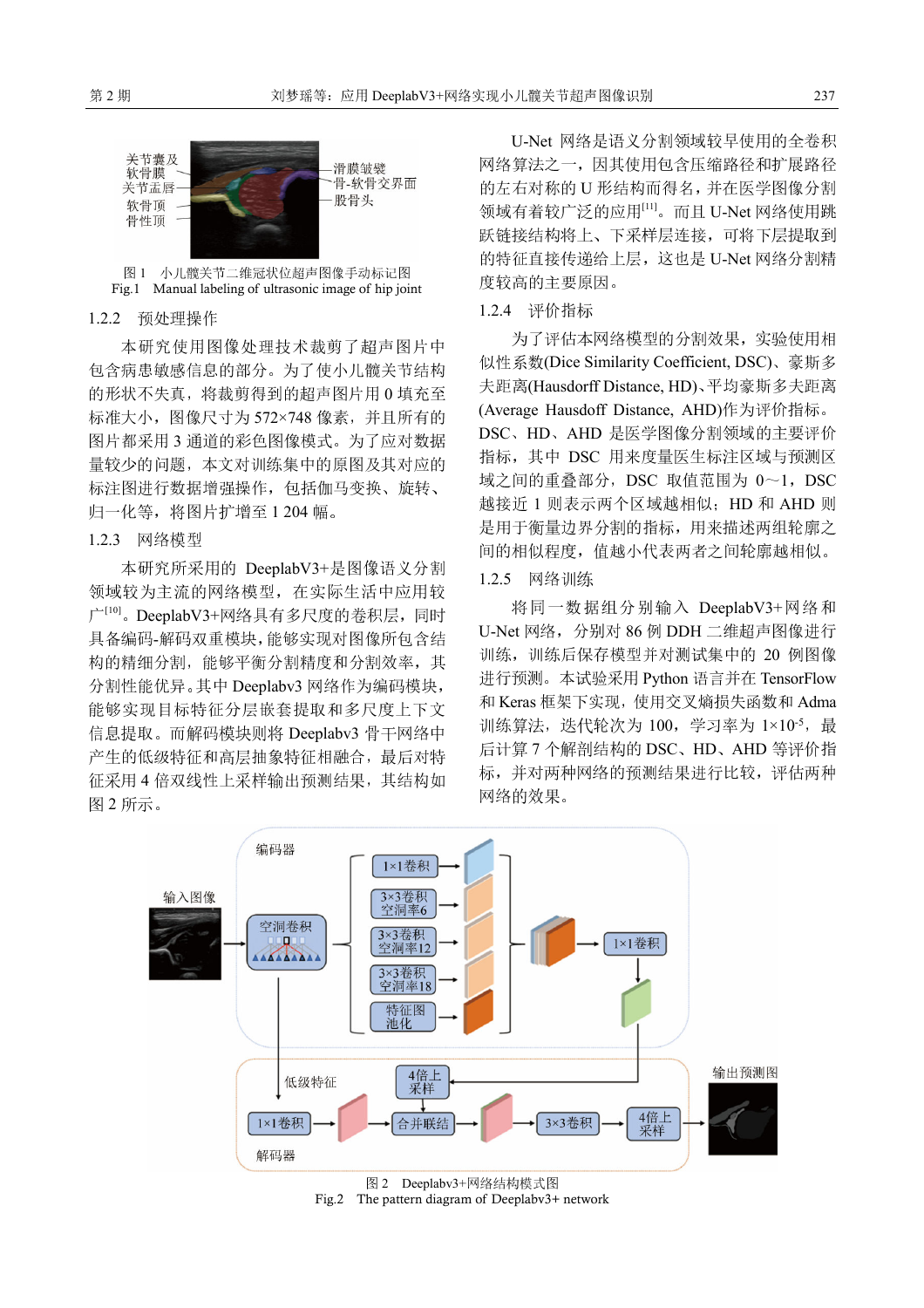# 2 结 果

#### 2.1 两种网络的预测结果图比较

将 DDH 二维超声图像分别输入 DeeplabV3+网 络和 U-Net 网络这两个网络中进行分割预测,从预 测的结果来看,DeeplabV3+网络有较好的分割效果 (如图 3(a)所示)。利用 U-Net 网络预测得到的分割 效果较差,不仅无法完全分割出 7 个解剖结构,比 如对于关节盂唇和滑膜皱襞这种微小精细结构,同 时对每个结构的边界分割也较为粗糙,尤其是在各 结构毗邻处,如骨性顶和软骨顶交界处、软骨顶与 盂唇交界处等(如图 3(b)所示)。



(a) DeeplabV3+网络 (b) U-Net 网络 图 3 DeeplabV3+网络和 U-Net 网络的预测结果图 Fig.3 The predicted results of Deeplabv3 + network and U-Net network

#### 2.2 两种网络的分割性能定量比较

本研究采用 DeeplabV3+网络和 U-Net 网络这 两种网络模型来分割 DDH 中的 7 个关键结构, 最 终利用DeeplabV3+网络得到7个结构的 DSC、HD、 AHD 平均值分别为 86.50%,10.22、0.39,相比 U-Net 网络的 84.45%、13.06、0.50,各项指标均表现较好, 结果如表 2 所示。这两种网络模型在股骨头、骨性 顶、关节盂唇及骨-软骨交界面这几个骨

表 2 DeeplabV3+网络和 U-Net 网络的分割性能比较 **Table 2 Comparison of segmentation performance between Deeplabv3 + Network and U-Net Network** 

| 序号             | Deeplab $V3+$ |       |            | U-Net |       |            |
|----------------|---------------|-------|------------|-------|-------|------------|
|                | DSC/%         | HD    | <b>AHD</b> | DSC/% | HD    | <b>AHD</b> |
| 1              | 88.58         | 8.77  | 0.30       | 87.07 | 12.42 | 0.40       |
| $\overline{c}$ | 91.53         | 13.63 | 0.33       | 90.45 | 14.14 | 0.38       |
| 3              | 81.74         | 19.30 | 0.75       | 79.31 | 22.61 | 0.76       |
| $\overline{4}$ | 81.59         | 7.29  | 0.47       | 77.30 | 11.27 | 0.83       |
| 5              | 82.35         | 6.14  | 0.36       | 79.76 | 7.98  | 0.49       |
| 6              | 88.20         | 6.08  | 0.26       | 86.48 | 9.09  | 0.34       |
| 7              | 91.53         | 10.36 | 0.22       | 90.76 | 13.94 | 0.27       |
| 平均             | 86.50         | 10.22 | 0.39       | 84.45 | 13.06 | 0.50       |

注:序号 1~7 分别代表关节盂唇、股骨头、滑膜皱襞、关节囊与软 骨膜、软骨顶、骨-软骨交界面、骨性顶。

性结构上的分割性能较好, DSC 值高达 86.48%~ 91.53%;而在滑膜皱襞、关节囊及软骨膜、软骨顶 上的分割性能则相对较差,DSC 值为  $77.30\% \sim$ 82.35%。

# 3 讨 论

由于在临床实践中初级医师对重要解剖结构 的理解程度不一,且 DDH 超声诊断随操作者水平 变化显著,因此研究者相继提出了一些自动分割方 法。El-Hariri 等<sup>[9]</sup>使用 U-Net 网络模型对髋关节三 维超声图像中的髋臼和髂骨进行分割,其 DSC 值 为 86%,与 Quader 等<sup>[7]</sup>提出的置信加权结构相位对 称特征提取方法(CSPS, DSC=81%)以及 Pandey 等<sup>[8]</sup> 使用的阴影峰(SP, DSC=75%)相比, U-Net 网络的 分割性能较为优异。然而,本研究发现,与目前 DDH 图像分割中常用且表现优越的 U-Net 网络相 比,DeeplabV3+网络作为另外一种图像分割领域的 最常用的网络模型,对 DDH 二维超声图像中 7 个 结构的分割效果更好。从预测出来的超声图像中可 以看出, DeeplabV3+网络的 DSC 平均值较高, 为 86.50%±5.20%,表示模型预测的区域与高年资医 生标注的区域重合范围较大,二者重合率较高;而 从预测图中也可以看出,DeeplabV3+网络<sup>[10]</sup>在可分 割出的结构数目和单一结构边界分割中相对表现 较好, 其能够较好识别出 DDH 判别时必需的 7 个 解剖结构。另外,代表边界分割准确性的两个参数: HD 和 AHD 的 平 均 值 分 别 为 10.22±7.32 和 0.39±0.44,明显低于 U-Net 网络模型的值,表明 DeeplabV3+网络对这 7 个结构边界的检测能力较 高,在预测图上 7 个结构的边界分割也相对清晰可 辨。这可能是由于 DeeplabV3+网络加入了编码-解 码的思想,对编码器中的 Xception 进行调整,以及 加入了类似于 U-Net 网络的解码器结构,解码时能 够与低级信息相连,解决了编码时经过步长卷积或 者池化层后的细节信息丢失,有助于恢复图像边缘 信息。因此,DeeplabV3+网络利用其具有的多尺度 卷积层,能够实现对髋关节二维超声图像中 7 个主 要结构的精细分割,具有良好的分割性能。对于超 声医生后续利用盂唇中点、骨性顶中的平直髂骨 面和髂骨下缘最低点进行角度测量将会有很大的 帮助。

除此之外,这两种网络对上述 7 个重要解剖结 构的分割精确度具有相同的趋势,都对骨性顶、股 骨头这两个结构的分割准确度较高,而对软骨顶、 滑膜皱襞、关节囊及软骨膜的识别精度较低,原因